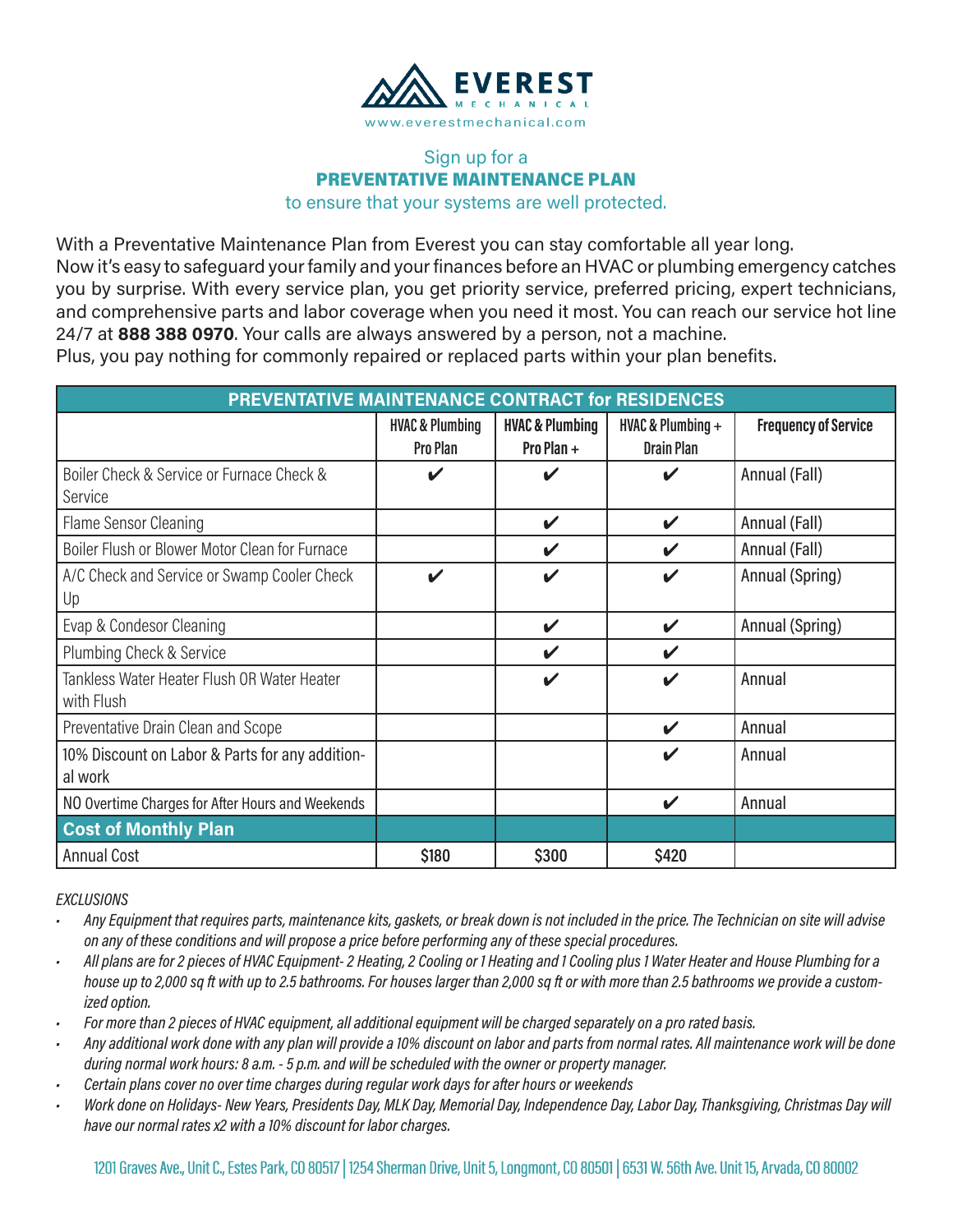

# COVERAGE:

- Plans are available for residential properties located in our service radius.
- The Plan provides coverage for HVAC condensing equipment no greater than five tons, gas-fired central heating equipment with an hourly input no greater than 60,000 BTU's (per Piece of Equipment). Anything larger than the above will require customized pricing.
- Coverage under this Plan will commence after Everest's receipt of payment together with a copy of the Enrollment Form signed by the Customer, and will continue for a one (1) year period subject to conditions upon renewal.
- All Equipment must meet state and local installation codes.
- The Equipment must be in good operating condition on the day the Plan takes effect. The Plan does not cover preexisting conditions. Everest reserves the right to make an on-site inspection of the Equipment before accepting the Equipment for coverage under the Plan. If repairs are found necessary upon initial inspection or at time of start up, a repair quotation will be submitted in writing for approval. NO Repairs will be made without a signed approval
- It is understood that the repair, replacement and emergency service provisions apply only to the systems and equipment covered by this agreement. Labor and materials for the repair or replacement of duct work, piping, shell and tube (for boilers, furnaces, air conditioners, swamp coolers, evaporator, condenser, and chillers), unit cabinets, boiler/ furnace refractory material, heat exchanger, pumps, insulating material, electrical material, compressors, shaft/bearing, coil cleaning, hydraulic and pneumatic piping, structural supports, and other non-moving parts are not included under this agreement.
- If the system or any equipment component is altered, modified, changed or moved, this agreement may be terminated.
- If we replace a covered part during a covered period of this Plan that fails within one year from the date of installation as a result of being defective or due to improper installation, you must call 888 388 0970 within 30 days from the failure, and we will provide a onetime replacement at no charge to you.
- You may choose a cancel your Plan at any time prior to the utilization of our services. If the first service has been utilized than we will charge you 60% of the plan rate and refund the balance. If the second service has been utilized then there will be no refund.
- Everest Mechanical is an independent, private company providing emergency HVAC home repair services and protection solutions to homeowners throughout the Front Range.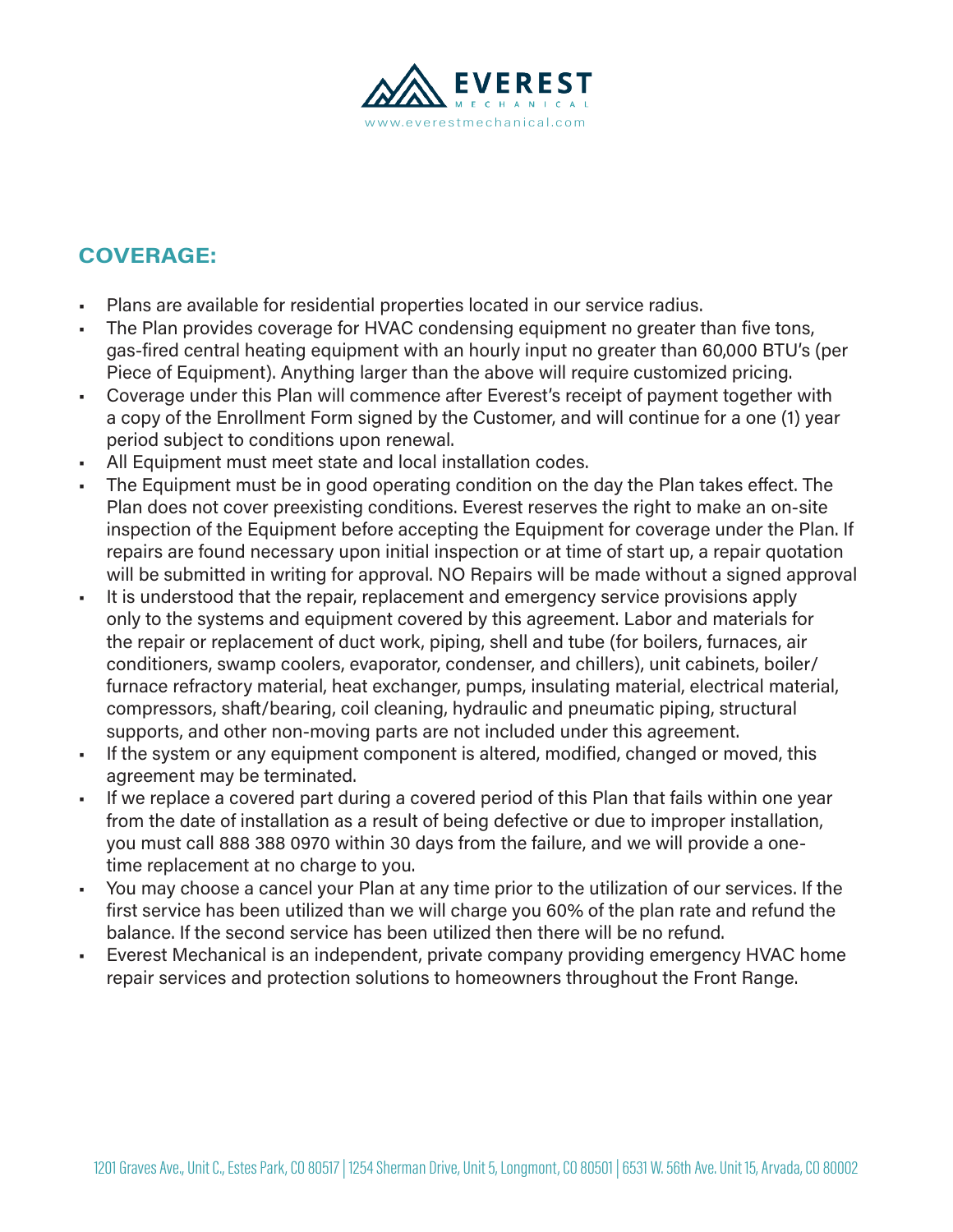

#### OUR CONTRACT SHALL COVER:

- Pre-Season startup of cooling system.
- Lubricate fan and motor bearings as required.
- Tension adjustment alignment and replacement of fan belts as required.
- Replacement of air filters.
- Remove old filters and belts from job site.
- Nitrogen/CO2 will be used to clear blockages in condensate lines of the HVAC equipment.
- Condenser Coil cleaning. (This will be done on start up as needed, coil will be chemically cleaned and flushed.)

## INSPECTION OF THE FOLLOWING:

- Electrical components.
- Safety components.
- Evaporator and condenser coils.
- Water cooled condensers.
- Water regulated valve operations.
- Moisture indicators.
- Belts and pulleys for alignment and wear.

# RECORD AND INSPECT THE FOLLOWING:

- Condensing pressure and temperature.
- Suction temperature and pressure.
- Voltage and amperage of compressor and fan motors.
- Oil level and discharge pressure.

### EXCLUSIONS:

- Water supply and drain piping beyond the covered equipment.
- Cabinet's hardware and gaskets.
- Electrical service beyond the disconnect switch of the covered equipment.
- Relocation of any covered equipment.
- Any repairs due to freezing.
- Equipment replacement and/or system modification.
- Any additional work necessary due to enforcement of Governmental codes.
- Water treatment for water circulation or re-circulating system.
- Any necessary work due to corrosive or erosive actions of all liquids and gases upon equipment to be serviced.
- Identification detection, abatement encapsulation or removal of asbestos or products or material containing asbestos or other hazardous materials. Replacement parts, filters, belts, materials, and shop repairs are not included.
- Any major repairs will be submitted for approval prior to repair.